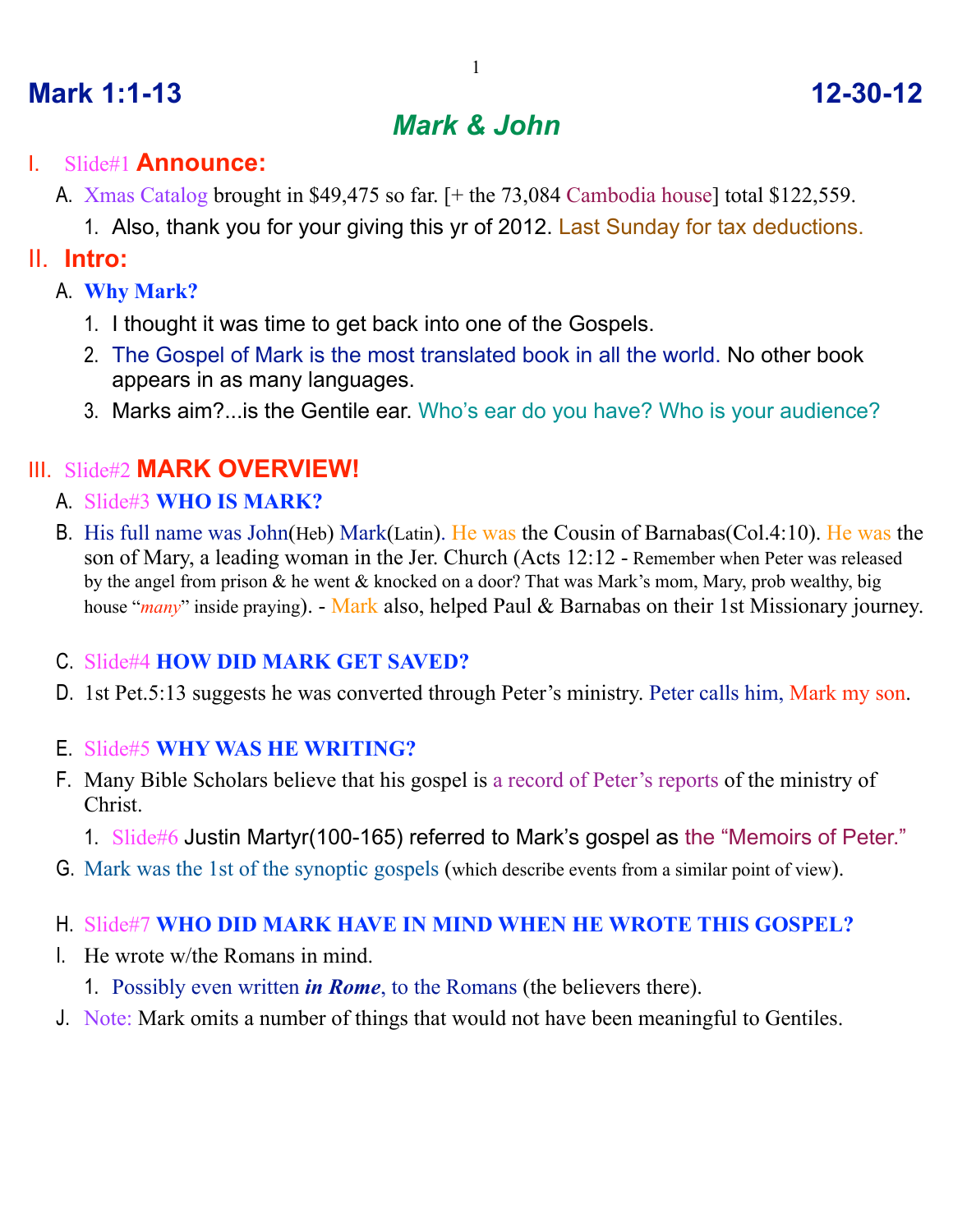- 1. Genealogy of Christ. Fulfilled prophecy. Reference to the Law. Reference to Jewish Customs. He interpreted Aramaic words. He used a number of **Latin** terms in place of their Greek equivalence[.1](#page-1-0)
- K. Slide#8 Irish evangelist Gypsy Smith said, "There are five Gospels: Matthew Mark, Luke, John, and the Christian, and some people will never read the first four."
	- 1. Thinking about this quote, What *people group* has God brought your way? Coworker people group; unique neighbors people group.
	- 2. Have you adapted? No, not the message...the delivery?

#### L. Slide#9 **WHAT IS MARK'S MAIN MESSAGE?**

- M. To present Jesus as *the Servant of God*!
- N. Slide#10a **Key verse:** "For even the Son of Man did not come to be served, but **to serve**, and **to give His life** a ransom for many." Mk.10:45.
	- 1. 1st ½ of book shows Him **Serving**; 2nd ½ shows Him **Giving**…Himself!
		- a) See book break in between 8:30,31.
		- b) A good book title is, **Service** & **Sacrifice**!
		- c) Or, **Servant on the Move!** (why *on the move?*...)
- O. Slide#10b **Key word:** *Immediately* [**36x's** in the book (actually the Greek word is used **42x's**); **8x's** in ch.1 alone]
	- 1. Why immediately? For he is describing *a Servant busy obeying* His Father, and meeting the needs of people.
		- a) Mark is known as the *Go Gospel!* Or, as I call it the *GOspel*!
			- (1) Put on your *running shoes* because it moves fast.
	- 2. The Romans were *people of action*, thus he portrays **Jesus** as **a man of action!** [Emphasizing his **miracles** & **personal encounters**, *more than* his discourses & sermons]
		- a) Mark lists only **18** of Christ's 70 parables. But **over ½** of Christ's 35 miracles.
		- b) Mark lists **more miracles** than the other gospels, yet does it in little *News-briefs*.
		- c) Mark is CNN's *Embedded Reporter*.
- P. Slide#10c **Dead center of the book:** The books *bulls-eye* (8:27) Jesus asks, Who do men say that I am?
	- 1. This is the unavoidable dividing line that everyone must face…Who is Jesus???
		- a) A great man/teacher/prophet/ or God come in the flesh?
	- 2. Your answer puts you on the side of **belief** or **unbelief**!

<span id="page-1-0"></span><sup>1</sup> Aramaic words(3:17; 5:41; 7:34; 15:22). Latin Terms(4:21; 6:27; 12:14,42; 15:15,16,39) Adapted from Talk Thru the Bible; pg.320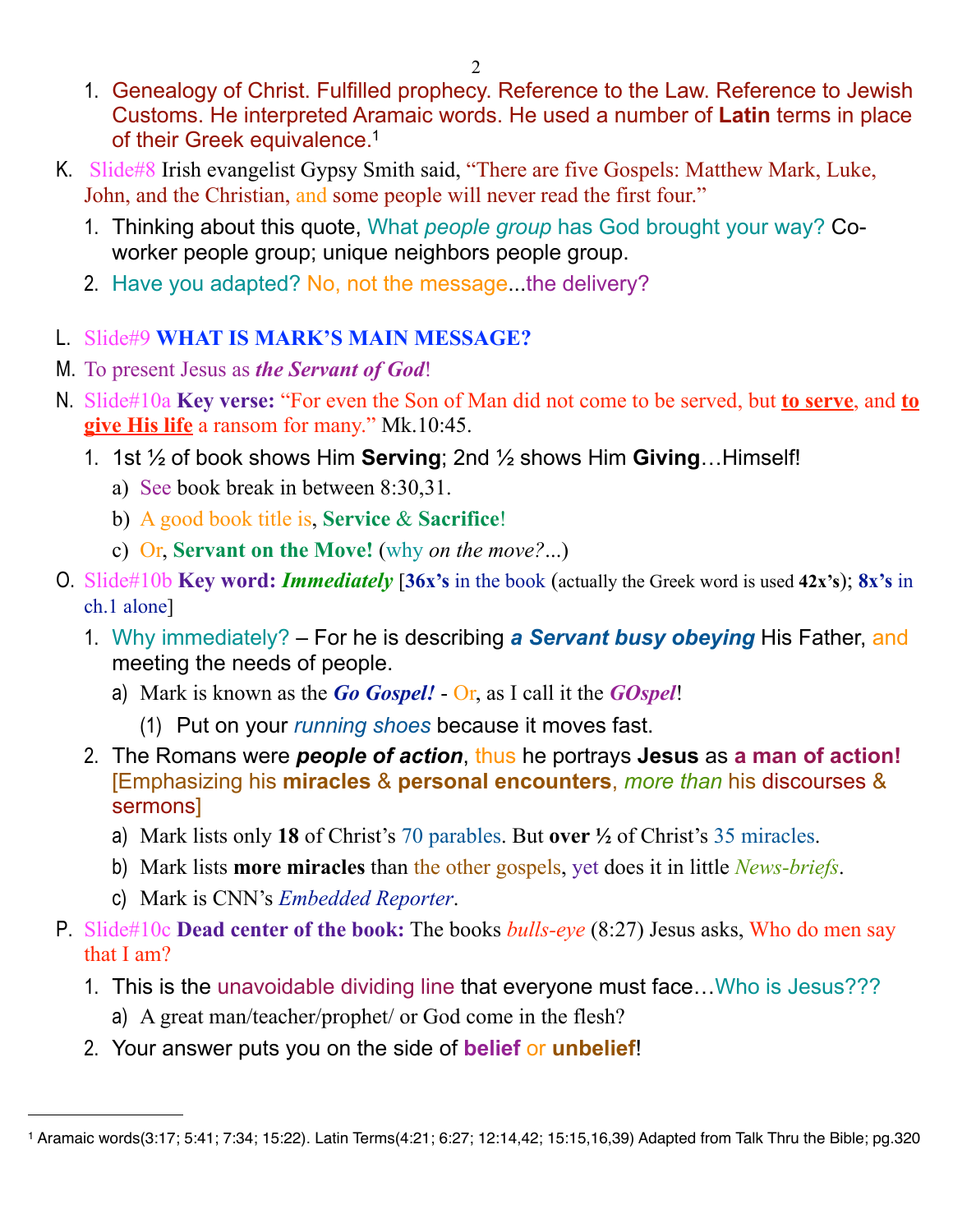#### Q. Slide#11 **HOW IS THIS BOOK LAID OUT?**

R. Ch.1-9 in Galilee. Ch.10 journey to Jerusalem. Ch.11-15 in Jerusalem.Ch.16 His Res/Ascension

#### S. Slide#12 **WHAT IS PECULIAR TO MARK?**

- T. Mark shares the *Emotions of Jesus* more then the others!
	- 1. He sighed deeply in His spirit. He was moved with compassion for them. He marveled because of their unbelief. He had looked around at them with anger. Regarding the *Rich Young Ruler* only Mark adds, then Jesus, looking at him, loved him.[2](#page-2-0) [That little personal note might suggests that **Mark** was that *rich young ruler*?]
		- a) Also, only found in Mark was the story of the bibles first "streaker". During Jesus' arrest it said, Now a certain young man followed Him, having a linen cloth thrown around his naked body. And the young men laid hold of him, and he left the linen cloth and fled from them naked. Mrk.14:51,52
		- b) Slide#13 Brian speculation or a *Brieculation*...Maybe **Mark** was *the Rich Young Ruler* who went away sad, because he had great possessions, **but later** did not remain sad, having thought things over, he made the commitment Jesus required of him: he gave away all that he had. He gave up his inheritance, and all he had left was **a robe** - and he lost even that!<sup>[3](#page-2-1)</sup>
- U. The most important question I can ask myself isn't, "what will I make of this Gospel", but "what will it make of me!"
- V. Slide#14 Martyrs Mirror: Mark, he writes, having been sent by Peter to Egypt, faithfully preached the Word of truth there, and nobly sealed the testimony thereof with his blood. All the ancient and modern, Greek and Latin, martyrologies agree with this. Histories state the following concerning the manner of his death: That in the eighth year of Nero, when he, at the feast of the passover, preached the blessed remembrance of the suffering and death of Christ, to the church at Alexandria, the heathen priests and the whole populace seized him, and with hooks and ropes which they fastened around his body, dragged him out of the congregation, through the streets and out of the city; so that his flesh everywhere adhered to the stones, and his blood was poured out upon the earth, until he, with the last words of our Saviour, committed his spirit into the hands of the Lord, and expired.[4](#page-2-2)

# IV. Slide#15 **JOHN THE BAPTIST! (1:1-8)**

- A. (1) In the Christmas story we heard, and you shall call His name *Jesus*, for He will save His people from their sins. - This is the Gospel/Good News about *Jesus*!
- B. Slide#16 **JOHN'S RED CARPET!** (2,3)

<span id="page-2-0"></span><sup>2</sup> Swindoll; pg.23

<span id="page-2-1"></span><sup>3</sup> Developed from Ray Stedman in his opening of the Gospel of Mark.

<span id="page-2-2"></span><sup>4</sup> Martyrs Mirror, pg.78. Anton. p. 1. cap. 6. 16. Procop. Dia Metaphr. Ado. 25. Apr. de Fest. Apost.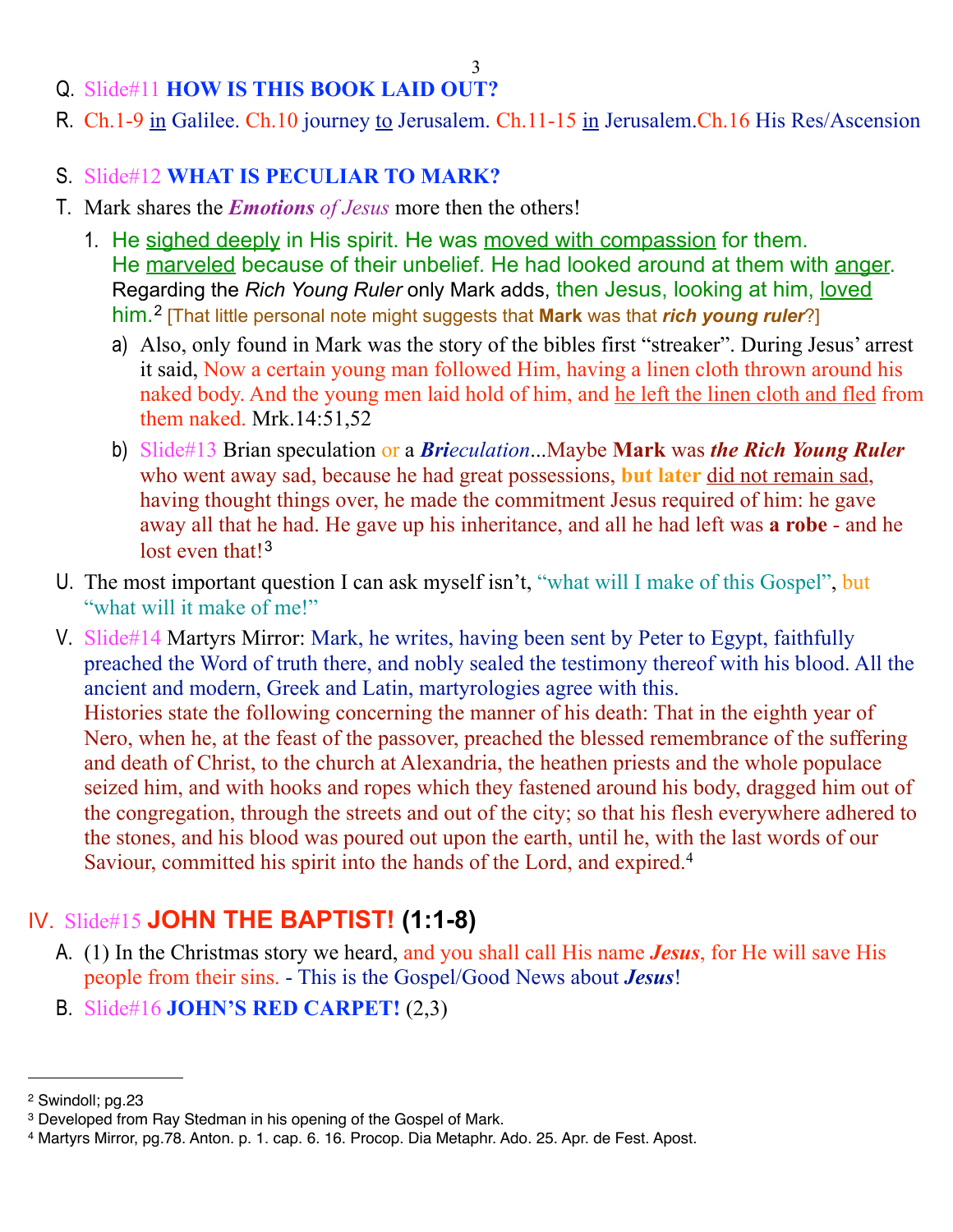- C. John was prophesied of *400 years before* he was born; John was chosen to be the *forerunner*, Jesus' front man.
- D. Mark begins his account by quoting from 2 OT prophets:
	- 1. **Malachi**, who spoke of God's messenger (Mal.3:1) The messenger is John the Baptist.
	- 2. **Isaiah**, who spoke of God's message (Isa.40:3) The message is, "Prepare a pathway for the Lord's coming!"
		- a) Using hyperbole, the prophet called the people to smooth a highway in the desert.
			- (1) These words demand *a spiritual renewal* in preparation for Messiah's advent.
			- (2) Hearts must be prepared in repentance, & then Messiah can come.
			- (3) It is the picture of making a Highway for God, along which He will move toward His ultimate accomplishment.
		- b) Our highway system seeks to do the same thing. Get on the I-15 South. Just south of Temecula, part of the valley is filled in. And then, as you drive through the great arched bridge where the hill is cutaway for the road to go through a deep canyon.
		- c) There are **no mountains too high** for God, nor for the people of faith.
			- (1) God could sing with the Supremes backing Him up, "Ain't no mountain high enough. Ain't no valley low enough. Ain't no river wide enough to keep me from loving you!"
				- (a) Which **mountain** is in front of you?
				- (b) Are there any **obstacles** that need to be removed in your life?
				- (c) Have you rolled out the **Red Carpet** for Christ in your life?
	- 3. Ok, but this was about John's life from 2000 yrs ago...What does it have to do with me today? Will we be as faithful as John & run before Jesus, proclaiming His **next** Coming?

#### E. Slide#17 **JOHN'S BAPTISM & MESSAGE!** (4)

- F. Slide#18a His baptism was a statement!
	- 1. This baptism was wholly novel[.5](#page-3-0)
	- 2. No one had done it before! (Yes they had water Michva's "collection" of pure water)
	- 3. Gentiles whom converted to Judaism were baptized…but never Jews!
	- 4. Thus he received the title "the Baptist" or "baptizer"!
- G. Slide#18b His Message was **fearless**, **passionate**, & **clear**!
	- 1. His was a message of *repentance from sin*.

<span id="page-3-0"></span><sup>5</sup> William Lang; Marcan scholar. Pg.49.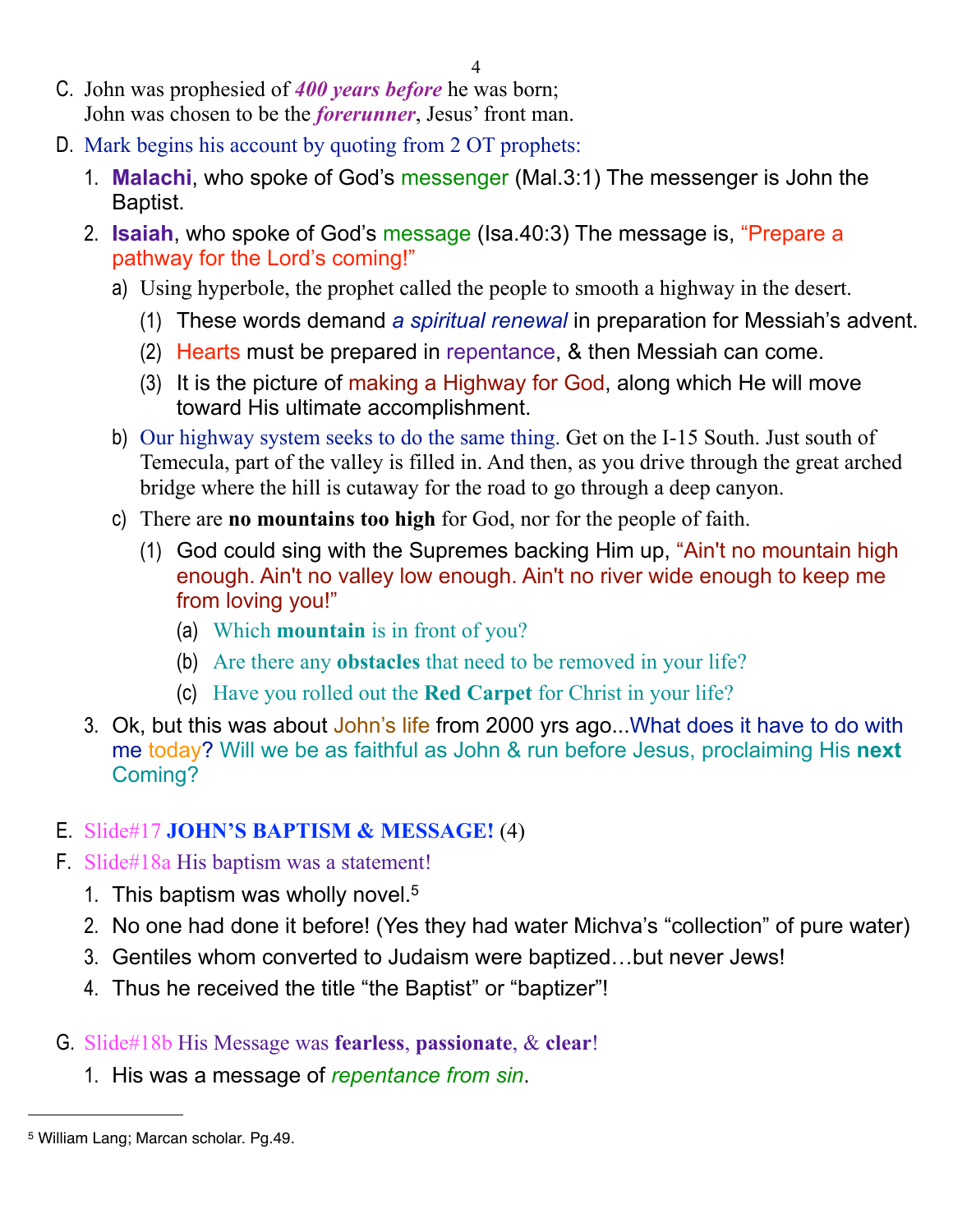- a) To the **Pharisees** & **Sadducees**, Brood of vipers! Who warned you to flee from the wrath to come? Therefore bear fruits worthy of repentance,
- b) To the **common people**, He who has two tunics, let him give to him who has none; and he who has food, let him do likewise.
- c) To the **tax collectors**, Collect no more than what is appointed for you.
- d) To the **soldiers**, Do not intimidate anyone or accuse falsely, & be content w/your wages.
- H. Slide#18c Not only was it a message of **repentance** but also of **remission**/forgiveness.
	- 1. Remission of sins "pardon, to send off, to hurl(throw), to release, to let go, to let be."
	- 2. We must preach both (law/grace; sin/forgiveness).
	- 3. Slide#19 For as Alexander Maclaren has said, *"preaching only half would be preaching half a Christ…and the vital half is missing"!*

### I. Slide#20 **JOHN'S POPULARITY!** (5)

- J. *Where* he did this made a statement!
	- 1. They went out to him. i.e. "the wilderness" was his venue.
	- 2. Remember it was originally *to the wilderness* that Israel came out of Egypt.
	- 3. Some say as many as 300,000 came out to John for baptism! [6](#page-4-0)
- K. Slide#21 **JOHN'S PECULIARITY!** (6)
- L. Slide#22 Though John wasn't making a **fashion statement**, he was making a **passion statement**! *[simplicity, self-forgetting, humble]*
	- 1. This type **robe** was worn by the very poor.
	- 2. The cheap **leather belt** spoke of his simplicity.
		- a) Donning the garb of the ancient prophet Elijah!
	- 3. His idea of **eating out** was a couple of locusts dipped in wild date honey.
	- 4. His **dress** & **lifestyle** were a protest against the godlessness & self-serving materialism of his day.<sup>[7](#page-4-1)</sup>
		- a) Slide#23,24 What's **our** passion statement? What's **your** passion statement for 2013?
			- (1) Make it a statement what you're **for**, not what you're **against**!
			- (2) I'm for the unborn. I'm a voice for the voiceless. I'm an Abolitionist! I'm going to be about preaching good tidings to the poor. I'm going to heal & bind up the brokenhearted. I'm going to proclaim liberty to captives. I'm going to help open prison doors to those who are spiritually or physically or

<span id="page-4-0"></span><sup>6</sup> Kent Hughes, Mark, pg.24

<span id="page-4-1"></span><sup>7</sup> Kent Hughes, Mark, pg.21